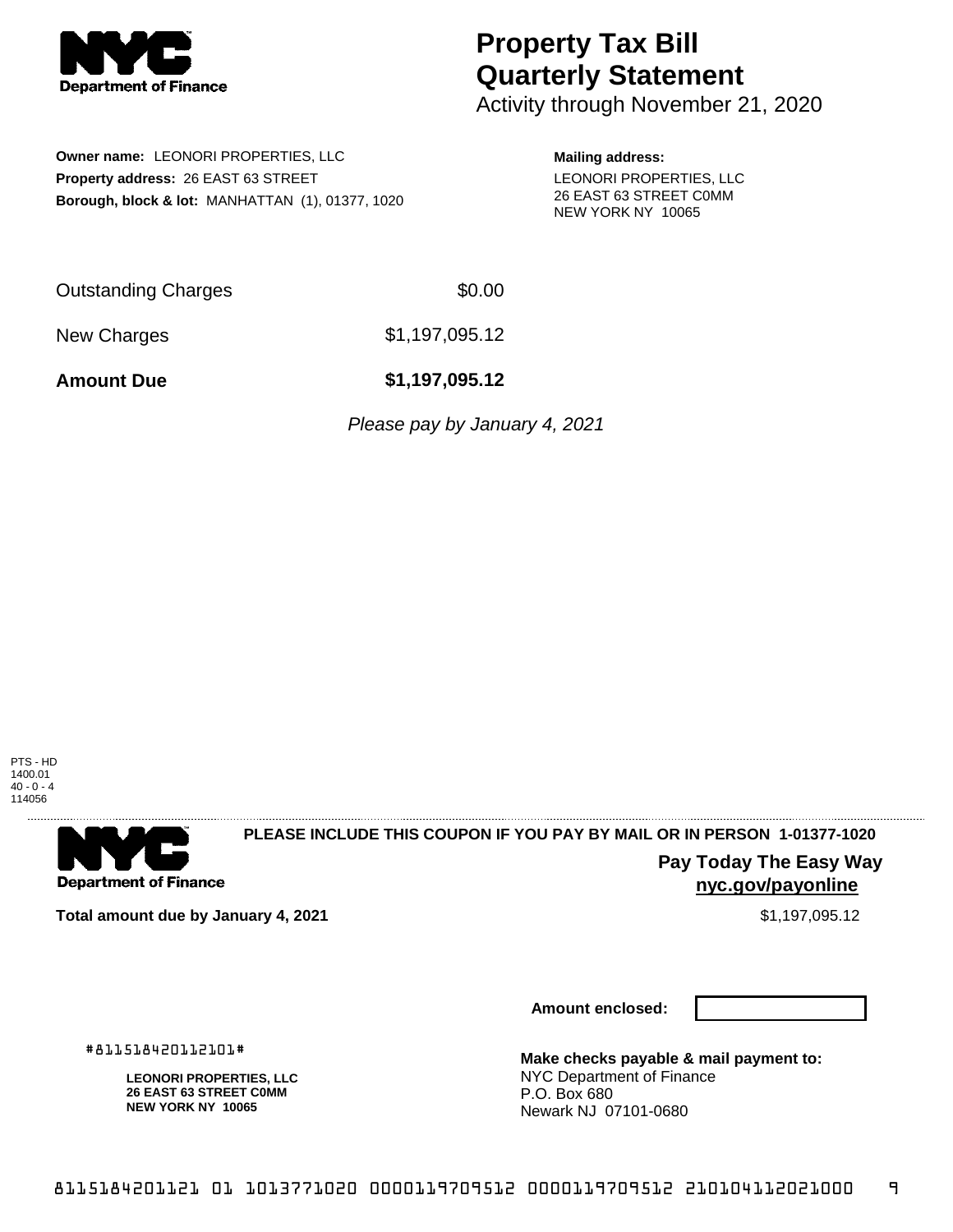

| <b>Previous Charges</b><br>Total previous charges including interest and payments |                         | Amount<br>\$0.00              |
|-----------------------------------------------------------------------------------|-------------------------|-------------------------------|
|                                                                                   |                         |                               |
| <b>Finance-Property Tax</b><br><b>Adopted Tax Rate</b>                            | 01/01/2021              | \$1,158,081.64<br>\$34,510.56 |
| Madison Avenue BID- Chg                                                           | 01/01/2021              | \$4,502.92                    |
| <b>Total current charges</b>                                                      |                         | \$1,197,095.12                |
| How We Calculated Your Property Tax For July 1, 2020 Through June 30, 2021        |                         |                               |
|                                                                                   | Overall                 |                               |
| Tax class 4 - Commercial Or Industrial                                            | <b>Tax Rate</b>         |                               |
| Original tax rate billed                                                          | 10.5370%                |                               |
| New Tax rate                                                                      | 10.6940%                |                               |
| Estimated Market Value \$54,007,000                                               |                         |                               |
|                                                                                   |                         | <b>Taxes</b>                  |
| <b>Billable Assessed Value</b>                                                    | \$21,981,240            |                               |
| <b>Taxable Value</b>                                                              | \$21,981,240 x 10.6940% |                               |
| <b>Tax Before Abatements and STAR</b>                                             | \$2,350,673.84          | \$2,350,673.84                |
| Annual property tax                                                               |                         | \$2,350,673.84                |
| Original property tax billed in June 2020                                         |                         | \$2,316,163.28                |
| Change In Property Tax Bill Based On New Tax Rate                                 |                         | \$34,510.56                   |

Please call 311 to speak to a representative to make a property tax payment by telephone.

For information about the interest rate charged on late payments, visit nyc.gov/taxbill.

### **Home banking payment instructions:**

- 1. **Log** into your bank or online bill pay website.
- 2. **Add** the new payee: NYC DOF Property Tax. Enter your account number, which is your boro, block and lot, as it appears here: 1-01377-1020 . You may also need to enter the address for the Department of Finance. The address is P.O. Box 680, Newark NJ 07101-0680.
- 3. **Schedule** your online payment using your checking or savings account.

### **Did Your Mailing Address Change?** If so, please visit us at **nyc.gov/changemailingaddress** or call **311.**

When you provide a check as payment, you authorize us either to use information from your check to make a one-time electronic fund transfer from your account or to process the payment as a check transaction.